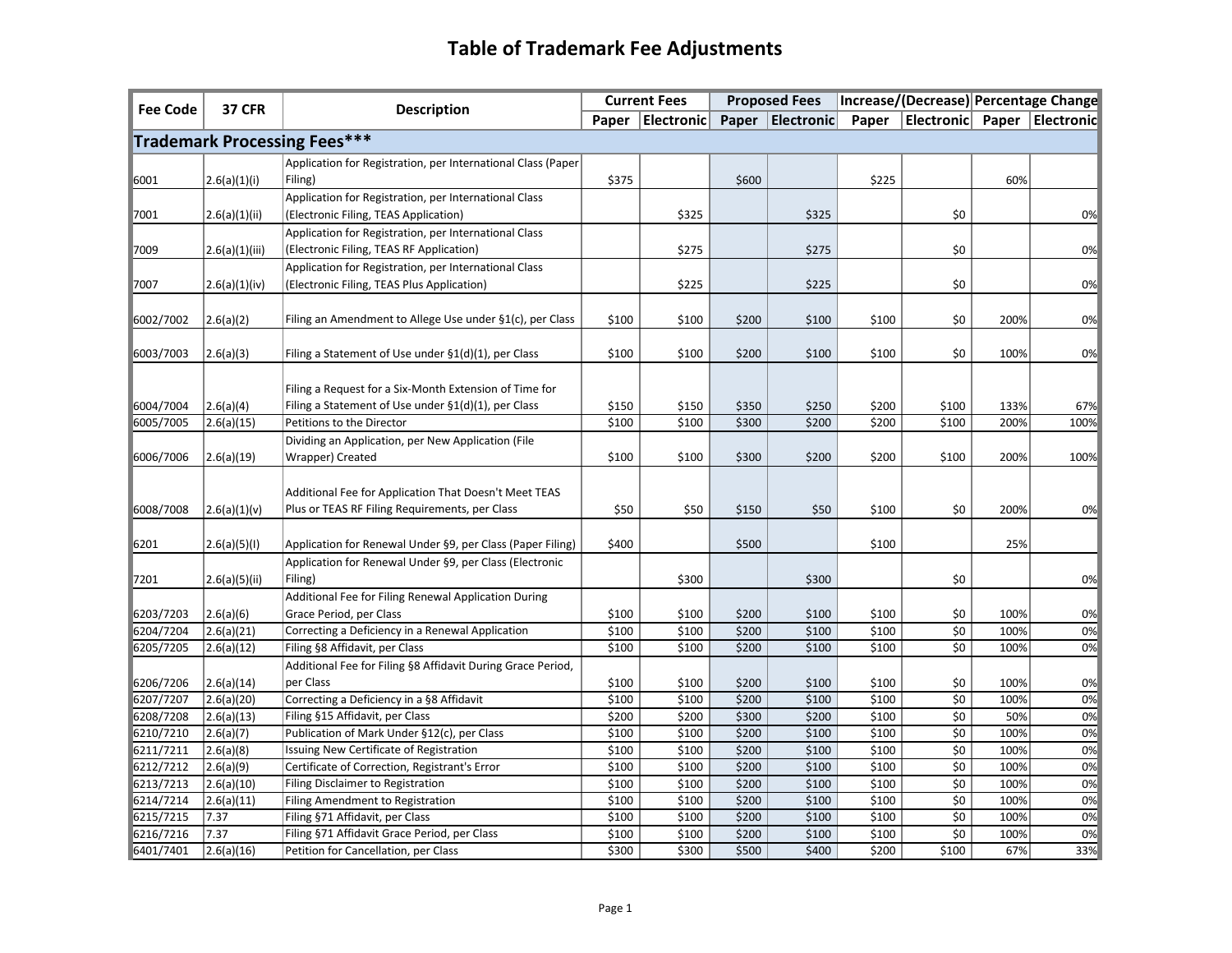## **Table of Trademark Fee Adjustments**

| <b>Fee Code</b>     | <b>37 CFR</b>                 | <b>Description</b>                                                                            | <b>Current Fees</b> |                  | <b>Proposed Fees</b> |                    | Increase/(Decrease) Percentage Change |                    |      |                    |
|---------------------|-------------------------------|-----------------------------------------------------------------------------------------------|---------------------|------------------|----------------------|--------------------|---------------------------------------|--------------------|------|--------------------|
|                     |                               |                                                                                               |                     | Paper Electronic |                      | Paper   Electronic | Paper                                 | Electronic         |      | Paper   Electronic |
| 6402/7402           | 2.6(a)(17)                    | Notice of Opposition, per Class                                                               | \$300               | \$300            | \$500                | \$400              | \$200                                 | \$100              | 67%  | 33%                |
| 6403/7403           | 2.6(a)(18)                    | Ex Parte Appeal, per Class                                                                    | \$100               | \$100            | \$300                | \$200              | \$200                                 | \$100              | 200% | 100%               |
|                     |                               |                                                                                               |                     |                  |                      |                    |                                       |                    |      |                    |
|                     |                               | Request to Extend the Time for Filing a Notice of                                             |                     |                  |                      |                    |                                       |                    |      |                    |
| New Fee Code        |                               | <b>Opposition for Good Cause or Consent (Paper Filing)</b>                                    |                     |                  | \$200                |                    | \$200                                 |                    |      |                    |
|                     |                               |                                                                                               |                     |                  |                      |                    |                                       |                    |      |                    |
|                     |                               | Request to Extend the Time for Filing a Notice of                                             |                     |                  |                      |                    |                                       |                    |      |                    |
| New Fee Code        |                               | <b>Opposition for Good Cause or Consent (Electronic Filing)</b>                               |                     |                  |                      | \$100              |                                       | \$100              |      |                    |
|                     |                               | Request to Extend the Time for Filing a Notice of                                             |                     |                  |                      |                    |                                       |                    |      |                    |
|                     |                               | <b>Opposition with Consent or Under Extraordinary</b>                                         |                     |                  |                      |                    |                                       |                    |      |                    |
| New Fee Code        |                               | <b>Circumstances (Paper Filing)</b>                                                           |                     |                  | \$300                |                    | \$300                                 |                    |      |                    |
|                     |                               | Request to Extend the Time for Filing a Notice of                                             |                     |                  |                      |                    |                                       |                    |      |                    |
|                     |                               | Opposition with Consent or Under Extraordinary                                                |                     |                  |                      |                    |                                       |                    |      |                    |
| <b>New Fee Code</b> |                               | <b>Circumstances (Electronic Filing)</b>                                                      |                     |                  |                      | \$200              |                                       | \$200              |      |                    |
|                     |                               | *** The 7000 Series Fee Code (e.g., 7001, 7002, etc.) is Used for Electronic Filing via TEAS. |                     |                  |                      |                    |                                       |                    |      |                    |
|                     |                               | Trademark Madrid Protocol Fees***                                                             |                     |                  |                      |                    |                                       |                    |      |                    |
|                     |                               | Certifying an International Application Based on Single                                       |                     |                  |                      |                    |                                       |                    |      |                    |
| 6901/7901           | 7.6(a)(1)                     | Application or Registration, per Class                                                        | \$100               | \$100            | \$200                | \$100              | \$100                                 | \$0                | 100% | 0%                 |
|                     |                               |                                                                                               |                     |                  |                      |                    |                                       |                    |      |                    |
|                     |                               | Certifying an International Application Based on More                                         |                     |                  |                      |                    |                                       |                    |      |                    |
| 6902/7902           | 7.6(a)(2)                     | Than One Basic Application or Registration, per Class                                         | \$150               | \$150            | \$250                | \$150              | \$100                                 | \$0                | 67%  | 0%                 |
|                     |                               | Transmitting a Request to Record an Assignment or                                             |                     |                  |                      |                    |                                       |                    |      |                    |
| 6903/7903           | 7.6(a)(3)                     | Restriction under 7.23 or 7.24                                                                | \$100               | \$100            | \$200                | \$100              | \$100                                 | \$0                | 100% | 0%                 |
| 6904/7904           | 7.6(a)(4)                     | Filing a Notice of Replacement, per Class                                                     | \$100               | \$100            | \$200                | \$100              | \$100                                 | $\overline{\xi_0}$ | 100% | 0%                 |
| 6905/7905           | 7.6(a)(5)                     | Filing an Affidavit Under 71 of the Act, per Class                                            | \$100               | \$100            | \$200                | \$100              | \$100                                 | \$0                | 100% | 0%                 |
|                     |                               | Surcharge for Filing Affidavit Under 71 of the Act During                                     |                     |                  |                      |                    |                                       |                    |      |                    |
| 6906/7906           | 7.6(a)(6)                     | Grace Period, per Class                                                                       | \$100               | \$100            | \$200                | \$100              | \$100                                 | \$0                | 100% | 0%                 |
| 6907/7907           | 7.6(a)(7)                     | Transmitting a Subsequent Designation                                                         | \$100               | \$100            | \$200                | \$100              | \$100                                 | \$0                | 100% | 0%                 |
|                     |                               |                                                                                               |                     |                  |                      |                    |                                       |                    |      |                    |
| 6908/7908           | 7.6(a)(8)                     | Correcting a Deficiency in an Affidavit Under 71 of the Act                                   | \$100               | \$100            | \$200                | \$100              | \$100                                 | \$0                | 100% | 0%                 |
|                     |                               | *** The 7000 Series Fee Code (e.g., 7001, 7002, etc.) is Used for Electronic Filing via TEAS. |                     |                  |                      |                    |                                       |                    |      |                    |
|                     | <b>Trademark Service Fees</b> |                                                                                               |                     |                  |                      |                    |                                       |                    |      |                    |
|                     |                               | Printed Copy of Registered Mark, Delivery by USPS,                                            |                     |                  |                      |                    |                                       |                    |      |                    |
| 8501                | 2.6(b)(1)                     | USPTO Box, or Electronic Means                                                                |                     | \$3              |                      | \$3                |                                       | \$0                |      | 0%                 |
|                     |                               | Certified Copy of Registered Mark with Title and/or                                           |                     |                  |                      |                    |                                       |                    |      |                    |
| 8503                | 2.6(b)(4)(i)                  | Status, Regular Service                                                                       | \$15                |                  | \$15                 |                    |                                       | \$0                |      | 0%                 |
|                     |                               | Certified Copy of Registered Mark with Title and/or                                           |                     |                  |                      |                    |                                       |                    |      |                    |
| 8504                | 2.6(b)(4)(ii)                 | Status, Expedited Local Service                                                               |                     | \$30             |                      | \$30               |                                       | \$0                |      | 0%                 |
|                     |                               |                                                                                               |                     |                  |                      |                    |                                       |                    |      |                    |
| 8507                | 2.6(b)(2)                     | Certified Copy of Trademark Application as Filed                                              |                     | \$15             |                      | \$15               |                                       | \$0                |      | 0%                 |
|                     |                               | Certified or Uncertified Copy of Trademark-Related File                                       |                     |                  |                      |                    |                                       |                    |      |                    |
| 8508                | 2.6(b)(3)                     | <b>Wrapper and Contents</b>                                                                   |                     | \$50             |                      | \$50               |                                       | \$0                |      | 0%                 |